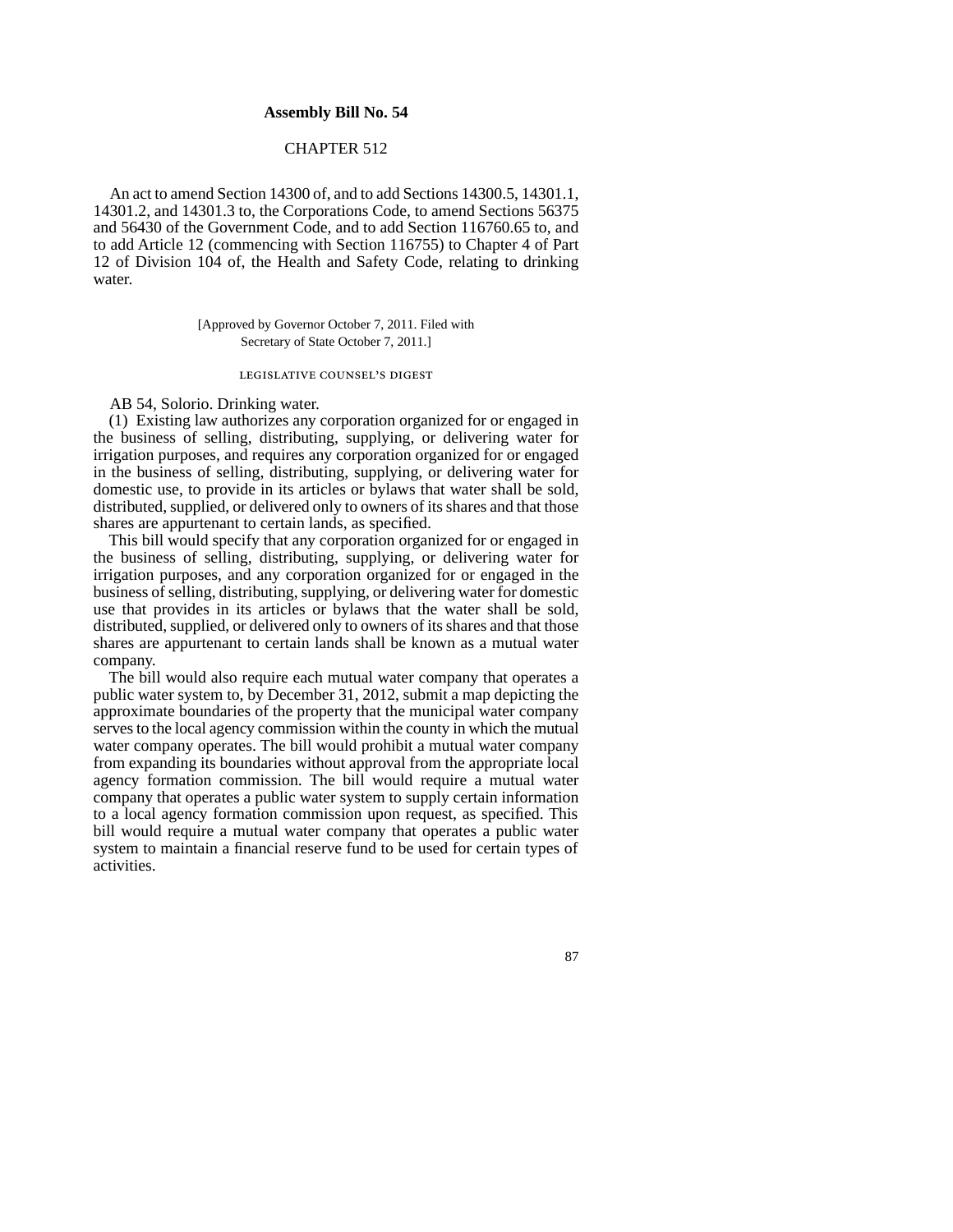The bill would also require each board member of a mutual water company that operates a public water system to, within 6 months of taking office, complete a 2-hour course offered by a qualified trainer, as specified.

(2) Existing law, the California Safe Drinking Water Act, requires the State Department of Public Health to administer provisions relating to the regulation of drinking water to protect public health, including, but not limited to, conducting research, studies, and demonstration programs relating to the provision of a dependable, safe supply of drinking water, enforcing the federal Safe Drinking Water Act, adopting enforcement regulations, and conducting studies and investigations to assess the quality of water in domestic water supplies.

Existing law establishes the Safe Drinking Water State Revolving Fund, continuously appropriated to the department for the provision of grants and revolving fund loans to provide for the design and construction of projects for public water systems that will enable suppliers to meet safe drinking water standards. Existing law requires the department to establish criteria to be met for projects to be eligible for consideration for this funding.

This bill would provide that in considering an application for funding a project, the department shall not be prejudiced by the applicant initiating the project prior to the department approving the application for funding. This bill would also provide that preliminary project costs or construction costs that are otherwise eligible for funding shall not be ineligible because the costs were incurred by the applicant during certain time periods.

(3) Existing law, the Cortese-Knox-Hertzberg Local Government Reorganization Act of 2000, sets forth the powers and duties of a local agency formation commission, including, among others, the powers to review and approve or disapprove with or without amendment, wholly, partially, or conditionally, proposals for changes of organization or reorganization, consistent with written policies, procedures, and guidelines adopted by the commission.

This bill would additionally authorize the commission to approve, with or without amendment, wholly, partially, or conditionally, or disapprove the annexation of territory served by a mutual water company that operates a public water system into the jurisdiction of a city, a public utility, or a special district, with the consent of the respective public agency or public utility and mutual water company.

(4) Under the Cortese-Knox-Hertzberg Local Government Reorganization Act of 2000, each local agency formation commission is required to develop and determine the sphere of influence of each local governmental agency within the county and enact policies designed to promote the logical and orderly development of areas within the sphere of influence. In order to prepare and update spheres of influence, the commission is required to conduct a service review, including the review of growth and population projections for the affected area, present and planned capacity of public facilities and adequacy of public services, financial ability of agencies to provide services, the status of, and opportunities for, shared facilities,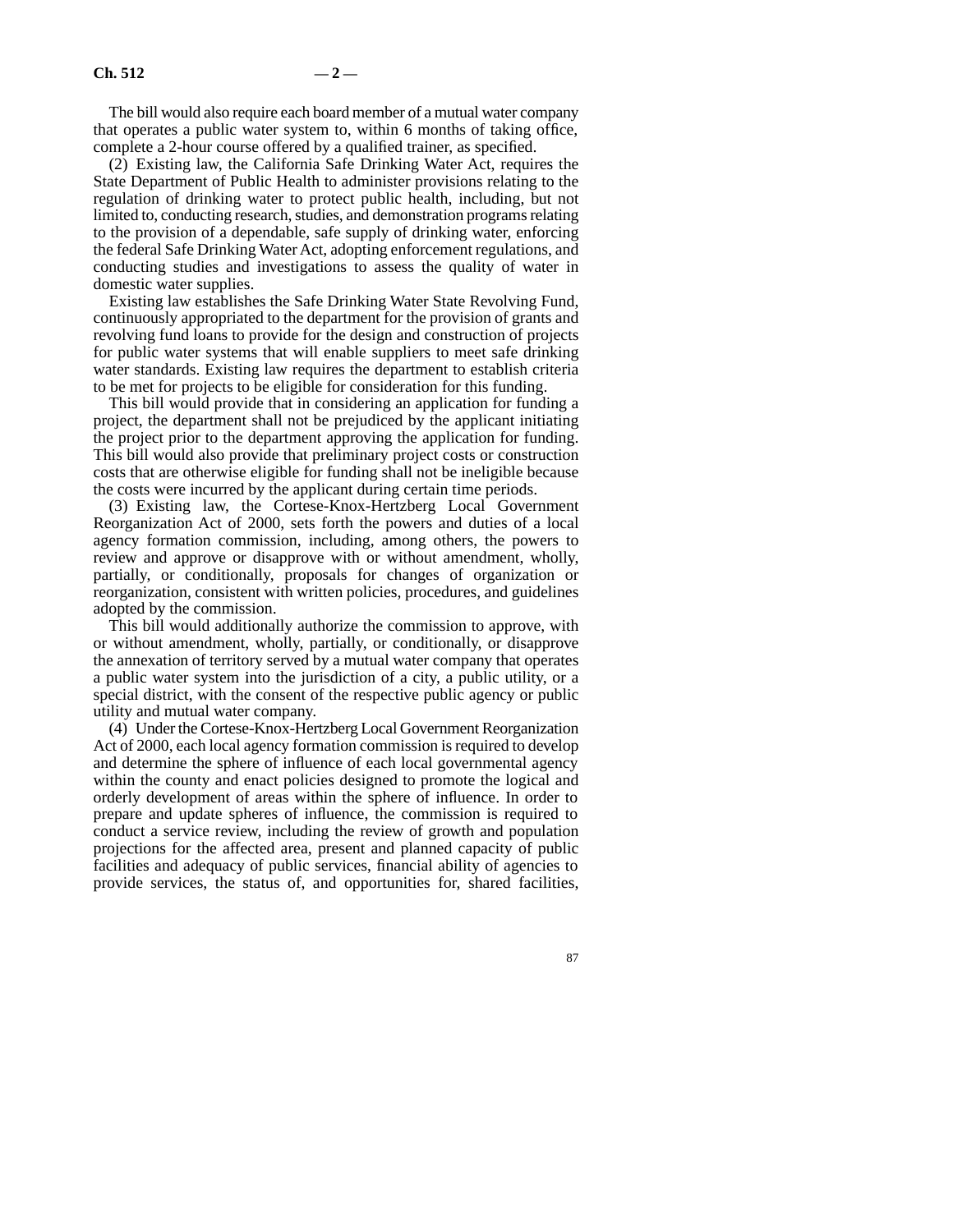accountability for community service needs, and any other matter related to effective or efficient service delivery, as required by commission policy.

This bill would authorize the commission to include in the service review, a review of whether the agencies under review comply with safe drinking water standards. This bill would provide that a public water system may comply with that review by submitting certain documents.

(5) Existing law provides for the imposition of civil fines in amounts up to \$5,000 or \$25,000 for specified violations of the California Safe Drinking Water Act.

This bill would provide that a mutual water company is liable for any fines, penalties, costs, expenses, or other amounts that may be imposed upon the mutual water company under the California Safe Drinking Water Act. This bill would authorize a mutual water company to levy an assessment to pay those fines. This bill would provide that if the amount of those fines exceeds 5% of the annual budget of a mutual water company, then the mutual water company would be required to levy an assessment to pay those fines.

### *The people of the State of California do enact as follows:*

SECTION 1. The Legislature finds and declares all of the following:

(a) Californians rely on a broad diversity of public and private organizations to deliver clean and safe drinking water to their home water taps. Regardless of the form of the organization that operates a public water system, these organizations provide a public service that remains one of the core duties of the people's government.

(b) While the state's goal is to ensure clean and safe drinking water, California's drinking water quality has deteriorated and some public water systems continue to suffer poor water quality that are inconsistent with safe drinking water standards.

(c) The state provides funding to public water systems to improve drinking water quality through the Safe Drinking Water Revolving Fund, but demand far exceeds the available funding. Based on the United States Environmental Protection Agency's Drinking Water Infrastructure Needs Survey and Assessment, which was performed in 2007, the State Department of Public Health estimates that the 20-year drinking water infrastructure need for California is \$39 billion. Funding for such projects, however, for 1997–2008 totaled only \$1.2 billion.

SEC. 2. Section 14300 of the Corporations Code is amended to read:

14300. (a) Any corporation organized for or engaged in the business of selling, distributing, supplying, or delivering water for irrigation purposes may provide, and any corporation organized for or engaged in the business of selling, distributing, supplying, or delivering water for domestic use shall provide, in its articles or bylaws that water shall be sold, distributed, supplied, or delivered only to owners of its shares and that the shares shall be appurtenant to certain lands when the same are described in the certificate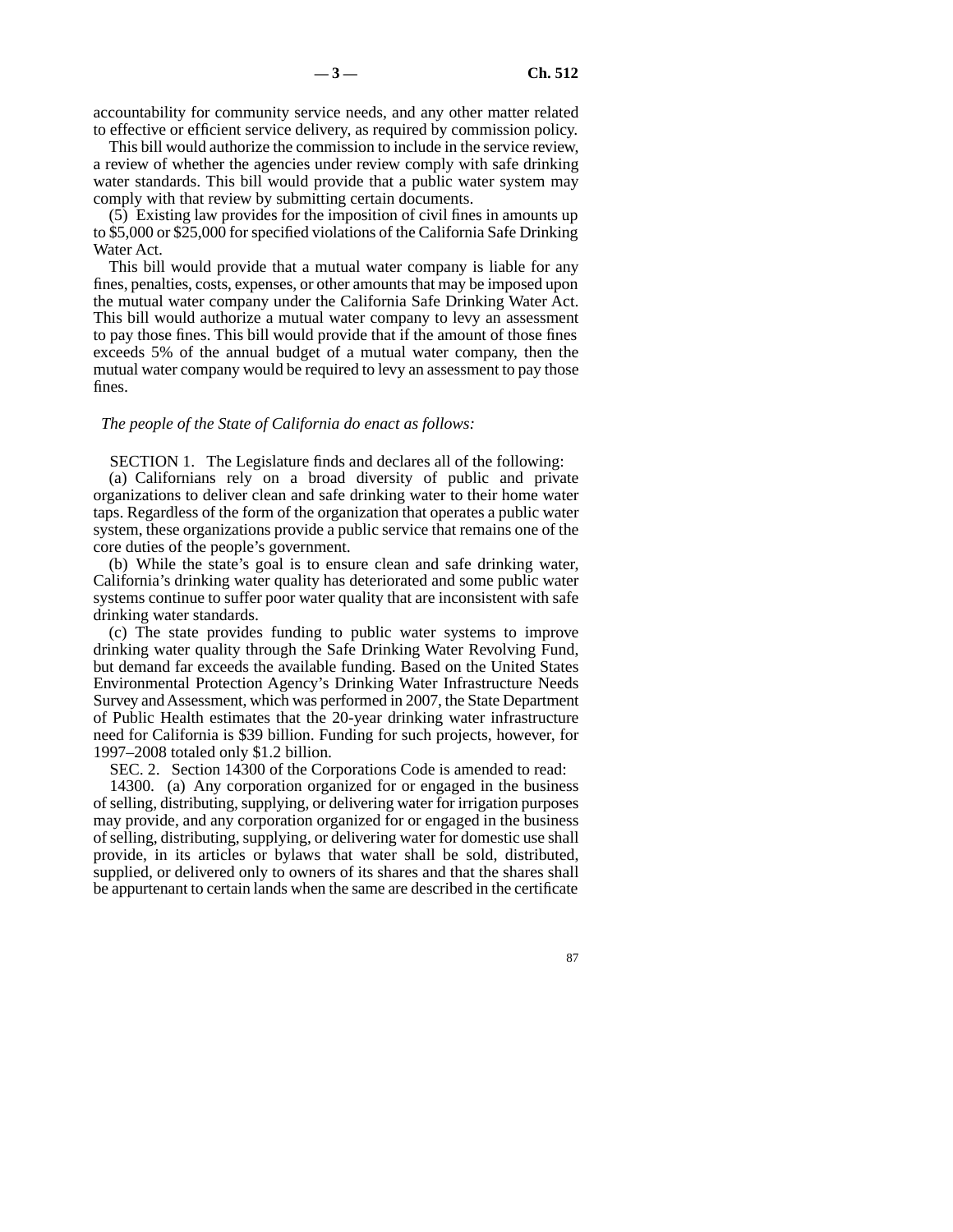issued therefor; and when the certificate is so issued and a certified copy of the articles or bylaws recorded in the office of the county recorder in the county where the lands are situated the shares of stock shall become appurtenant to the lands and shall only be transferred therewith, except after sale or forfeiture for delinquent assessments thereon as provided in Section 14303. Notwithstanding this provision in its articles or bylaws, any such corporation may sell water to the state, or any department or agency thereof, or to any school district, or to any public agency, or, to any other mutual water company or, during any emergency resulting from fire or other disaster involving danger to public health or safety, to any person at the same rates as to holders of shares of the corporations; and provided further, that any corporation may enter into a contract with a county fire protection district to furnish water to fire hydrants and for fire suppression or fire prevention purposes at a flat rate per hydrant or other connection. In the event lands to which any stock is appurtenant are owned or purchased by the state, or any department or agency thereof, or any school district, or public agency, the stock shall be canceled by the secretary, but shall be reissued to any person later acquiring title to the land from the state department, agency, or school district, or public agency.

(b) A corporation described in subdivision (a) shall be known as a mutual water company.

SEC. 3. Section 14300.5 is added to the Corporations Code, to read:

14300.5. For purposes of this chapter, "public water system" shall have the same meaning as provided in Section 116275 of the Health and Safety Code.

SEC. 4. Section 14301.1 is added to the Corporations Code, to read:

14301.1. (a) No later than December 31, 2012, each mutual water company that operates a public water system shall submit to the local agency formation commission for its county a map depicting the approximate boundaries of the property that the mutual water company serves.

(b) A mutual water company that operates a public water system shall respond to a request from a local agency formation commission, located within a county that the mutual water company operates in, for information in connection with the preparation of municipal service reviews or spheres of influence pursuant to Chapter 4 (commencing with Section 56425) of Part 2 of Division 3 of Title 5 of the Government Code within 45 days of the request. The mutual water company shall provide all reasonably available nonconfidential information relating to the operation of the public water system. The mutual water company shall explain, in writing, why any requested information is not reasonably available. The mutual water company shall not be required to disclose any information pertaining to the names, addresses, or water usage of any specific shareholder. This subdivision shall not be interpreted to require a mutual water company to undertake any study or investigation. A mutual water company may comply with this section by submitting to the local agency formation commission the same information that the mutual water company submitted to the State Department of Public Health.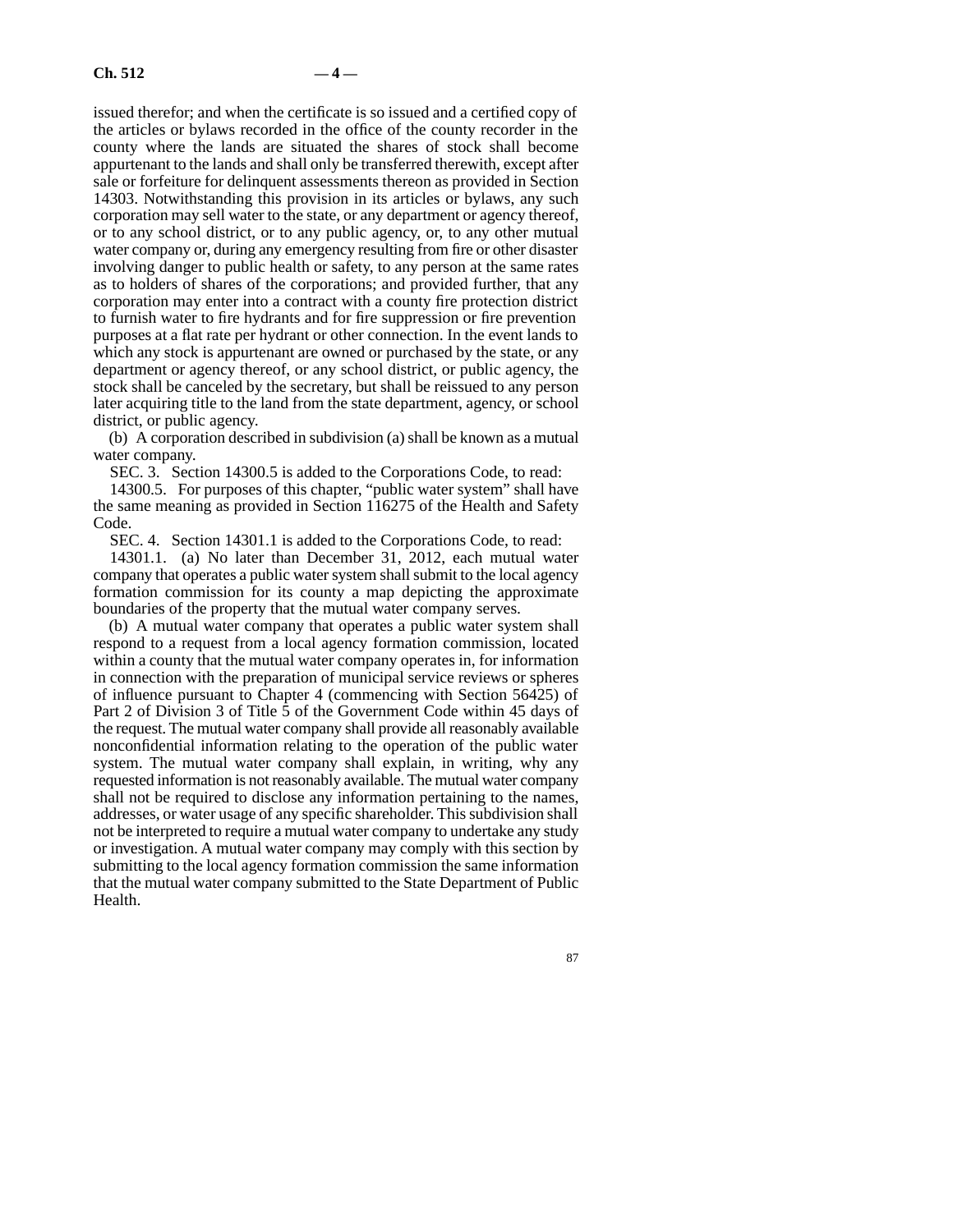(c) A mutual water company that operates a public water system shall be subject to the requirements of, and has the powers granted by, subdivision (b) of Section 116755 of the Health and Safety Code.

SEC. 5. Section 14301.2 is added to the Corporations Code, to read:

14301.2. Each board member of a mutual water company that operates a public water system shall comply with the training requirements set out in subdivision (a) of Section 116755 of the Health and Safety Code.

SEC. 6. Section 14301.3 is added to the Corporations Code, to read:

14301.3. (a) All construction on public water systems operated by a mutual water company shall be designed and constructed to comply with the applicable California Waterworks standards, as provided in Chapter 16 of Title 22 of the California Code of Regulations.

(b) A mutual water company that operates a public water system shall maintain a financial reserve fund for repairs and replacements to its water production, transmission, and distribution facilities at a level sufficient for continuous operation of facilities in compliance with the federal Safe Drinking Water Act (42 U.S.C. Sec. 300f et seq.) and the California Safe Drinking Water Act (Chapter 4 (commencing with 116270) of Part 12 of Division 104 of the Health and Safety Code).

SEC. 7. Section 56375 of the Government Code is amended to read:

56375. The commission shall have all of the following powers and duties subject to any limitations upon its jurisdiction set forth in this part:

(a) (1) To review and approve with or without amendment, wholly, partially, or conditionally, or disapprove proposals for changes of organization or reorganization, consistent with written policies, procedures, and guidelines adopted by the commission.

(2) The commission may initiate proposals by resolution of application for any of the following:

(A) The consolidation of a district, as defined in Section 56036.

(B) The dissolution of a district.

(C) A merger.

(D) The establishment of a subsidiary district.

(E) The formation of a new district or districts.

(F) A reorganization that includes any of the changes specified in subparagraph  $(A)$ ,  $(B)$ ,  $(C)$ ,  $(D)$ , or  $(E)$ .

(3) A commission may initiate a proposal described in paragraph (2) only if that change of organization or reorganization is consistent with a recommendation or conclusion of a study prepared pursuant to Section 56378, 56425, or 56430, and the commission makes the determinations specified in subdivision (b) of Section 56881.

(4) A commission shall not disapprove an annexation to a city, initiated by resolution, of contiguous territory that the commission finds is any of the following:

(A) Surrounded or substantially surrounded by the city to which the annexation is proposed or by that city and a county boundary or the Pacific Ocean if the territory to be annexed is substantially developed or developing, is not prime agricultural land as defined in Section 56064, is designated for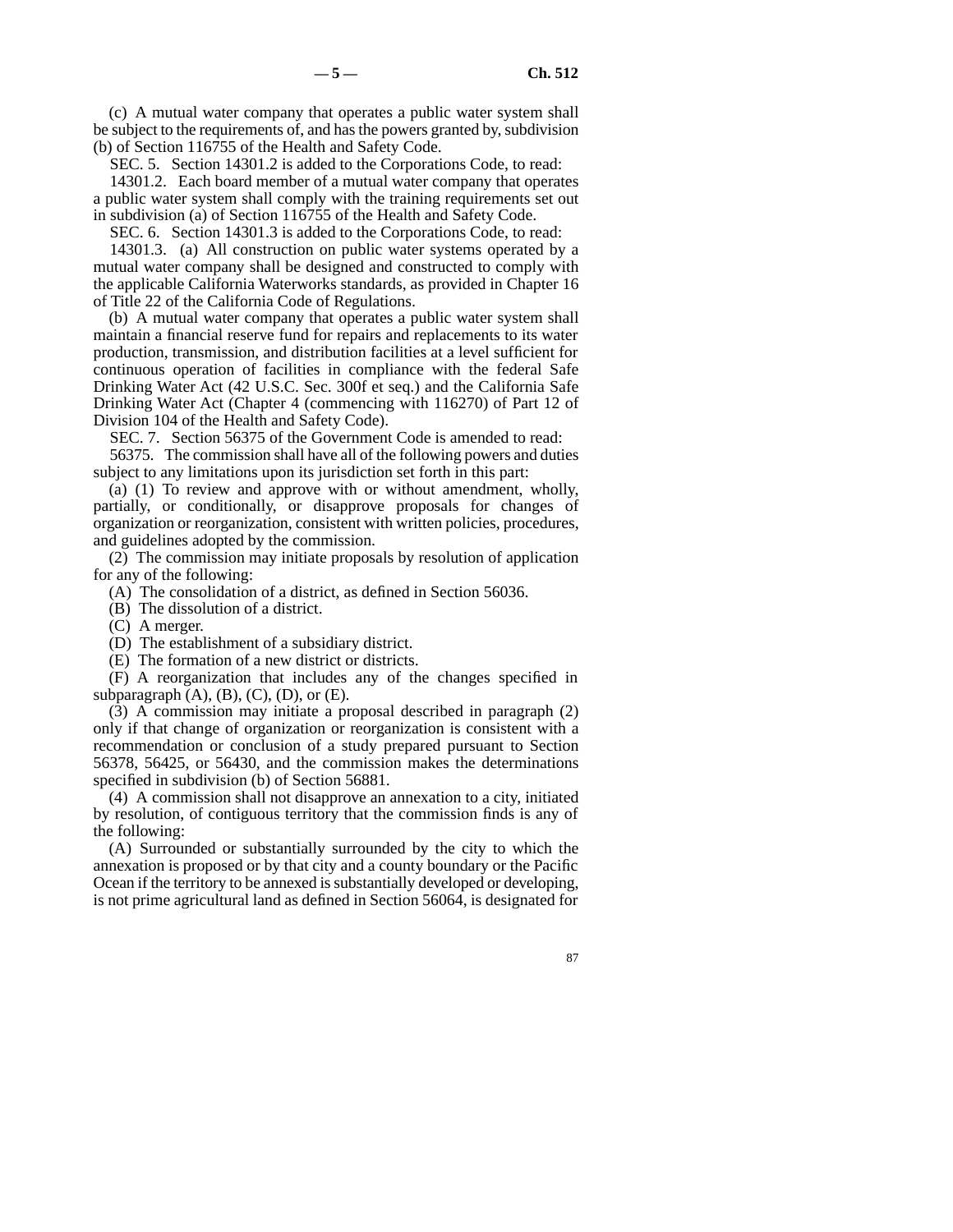urban growth by the general plan of the annexing city, and is not within the sphere of influence of another city.

(B) Located within an urban service area that has been delineated and adopted by a commission, which is not prime agricultural land, as defined by Section 56064, and is designated for urban growth by the general plan of the annexing city.

(C) An annexation or reorganization of unincorporated islands meeting the requirements of Section 56375.3.

(5) As a condition to the annexation of an area that is surrounded, or substantially surrounded, by the city to which the annexation is proposed, the commission may require, where consistent with the purposes of this division, that the annexation include the entire island of surrounded, or substantially surrounded, territory.

(6) A commission shall not impose any conditions that would directly regulate land use density or intensity, property development, or subdivision requirements.

 $(7)$  The decision of the commission with regard to a proposal to annex territory to a city shall be based upon the general plan and prezoning of the city. When the development purposes are not made known to the annexing city, the annexation shall be reviewed on the basis of the adopted plans and policies of the annexing city or county. A commission shall require, as a condition to annexation, that a city prezone the territory to be annexed or present evidence satisfactory to the commission that the existing development entitlements on the territory are vested or are already at build-out, and are consistent with the city's general plan. However, the commission shall not specify how, or in what manner, the territory shall be prezoned.

(b) With regard to a proposal for annexation or detachment of territory to, or from, a city or district or with regard to a proposal for reorganization that includes annexation or detachment, to determine whether territory proposed for annexation or detachment, as described in its resolution approving the annexation, detachment, or reorganization, is inhabited or uninhabited.

(c) With regard to a proposal for consolidation of two or more cities or districts, to determine which city or district shall be the consolidated successor city or district.

(d) To approve the annexation of unincorporated, noncontiguous territory, subject to the limitations of Section 56742, located in the same county as that in which the city is located, and that is owned by a city and used for municipal purposes and to authorize the annexation of the territory without notice and hearing.

(e) To approve the annexation of unincorporated territory consistent with the planned and probable use of the property based upon the review of general plan and prezoning designations. No subsequent change may be made to the general plan for the annexed territory or zoning that is not in conformance to the prezoning designations for a period of two years after the completion of the annexation, unless the legislative body for the city makes a finding at a public hearing that a substantial change has occurred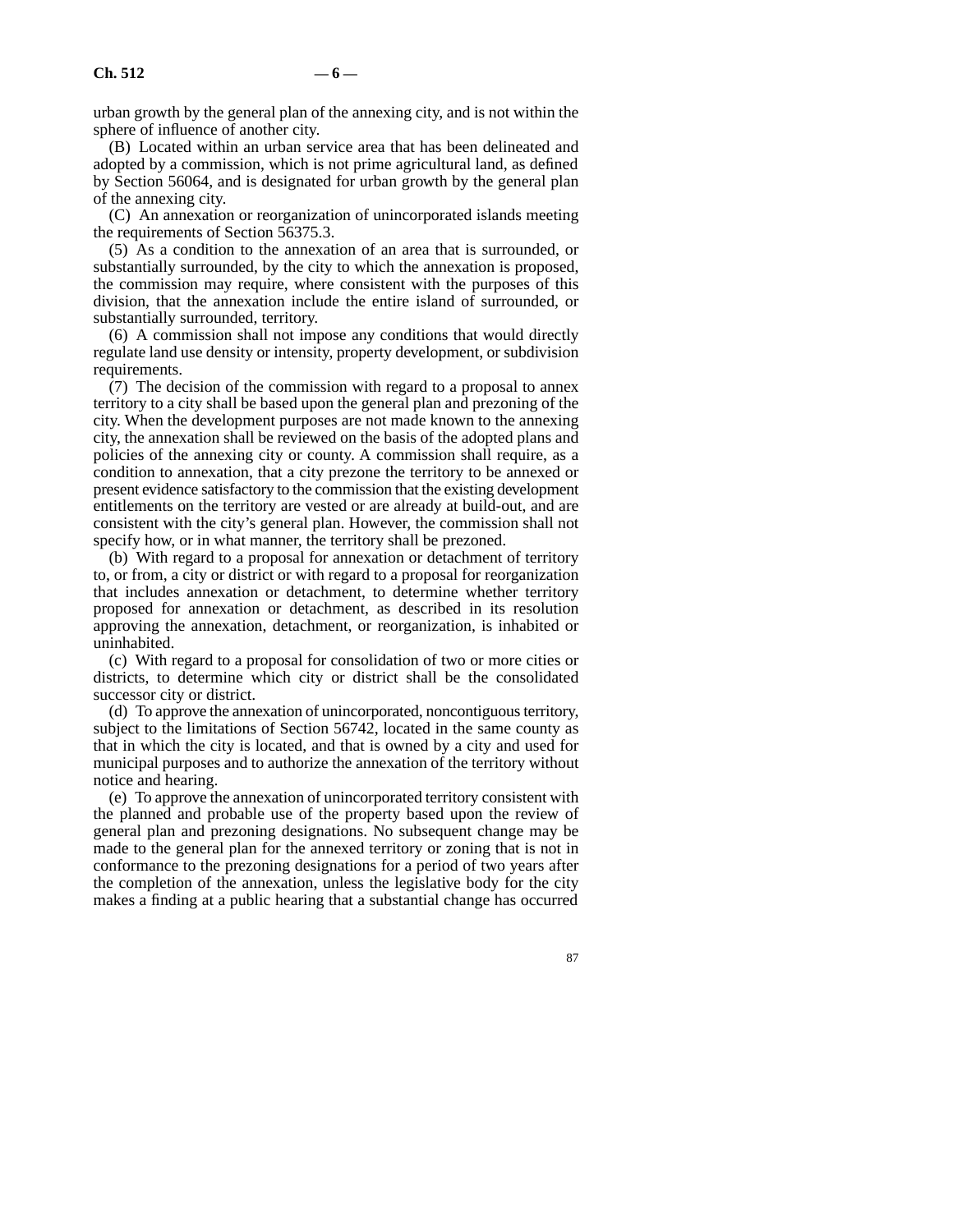in circumstances that necessitate a departure from the prezoning in the application to the commission.

(f) With respect to the incorporation of a new city or the formation of a new special district, to determine the number of registered voters residing within the proposed city or special district or, for a landowner-voter special district, the number of owners of land and the assessed value of their land within the territory proposed to be included in the new special district. The number of registered voters shall be calculated as of the time of the last report of voter registration by the county elections official to the Secretary of State prior to the date the first signature was affixed to the petition. The executive officer shall notify the petitioners of the number of registered voters resulting from this calculation. The assessed value of the land within the territory proposed to be included in a new landowner-voter special district shall be calculated as shown on the last equalized assessment roll.

(g) To adopt written procedures for the evaluation of proposals, including written definitions consistent with existing state law. The commission may adopt standards for any of the factors enumerated in Section 56668. Any standards adopted by the commission shall be written.

(h) To adopt standards and procedures for the evaluation of service plans submitted pursuant to Section 56653 and the initiation of a change of organization or reorganization pursuant to subdivision (a).

(i) To make and enforce regulations for the orderly and fair conduct of hearings by the commission.

(j) To incur usual and necessary expenses for the accomplishment of its functions.

(k) To appoint and assign staff personnel and to employ or contract for professional or consulting services to carry out and effect the functions of the commission.

(*l*) To review the boundaries of the territory involved in any proposal with respect to the definiteness and certainty of those boundaries, the nonconformance of proposed boundaries with lines of assessment or ownership, and other similar matters affecting the proposed boundaries.

(m) To waive the restrictions of Section 56744 if it finds that the application of the restrictions would be detrimental to the orderly development of the community and that the area that would be enclosed by the annexation or incorporation is so located that it cannot reasonably be annexed to another city or incorporated as a new city.

(n) To waive the application of Section 22613 of the Streets and Highways Code if it finds the application would deprive an area of a service needed to ensure the health, safety, or welfare of the residents of the area and if it finds that the waiver would not affect the ability of a city to provide any service. However, within 60 days of the inclusion of the territory within the city, the legislative body may adopt a resolution nullifying the waiver.

(o) If the proposal includes the incorporation of a city, as defined in Section 56043, or the formation of a district, as defined in Section 2215 of the Revenue and Taxation Code, the commission shall determine the property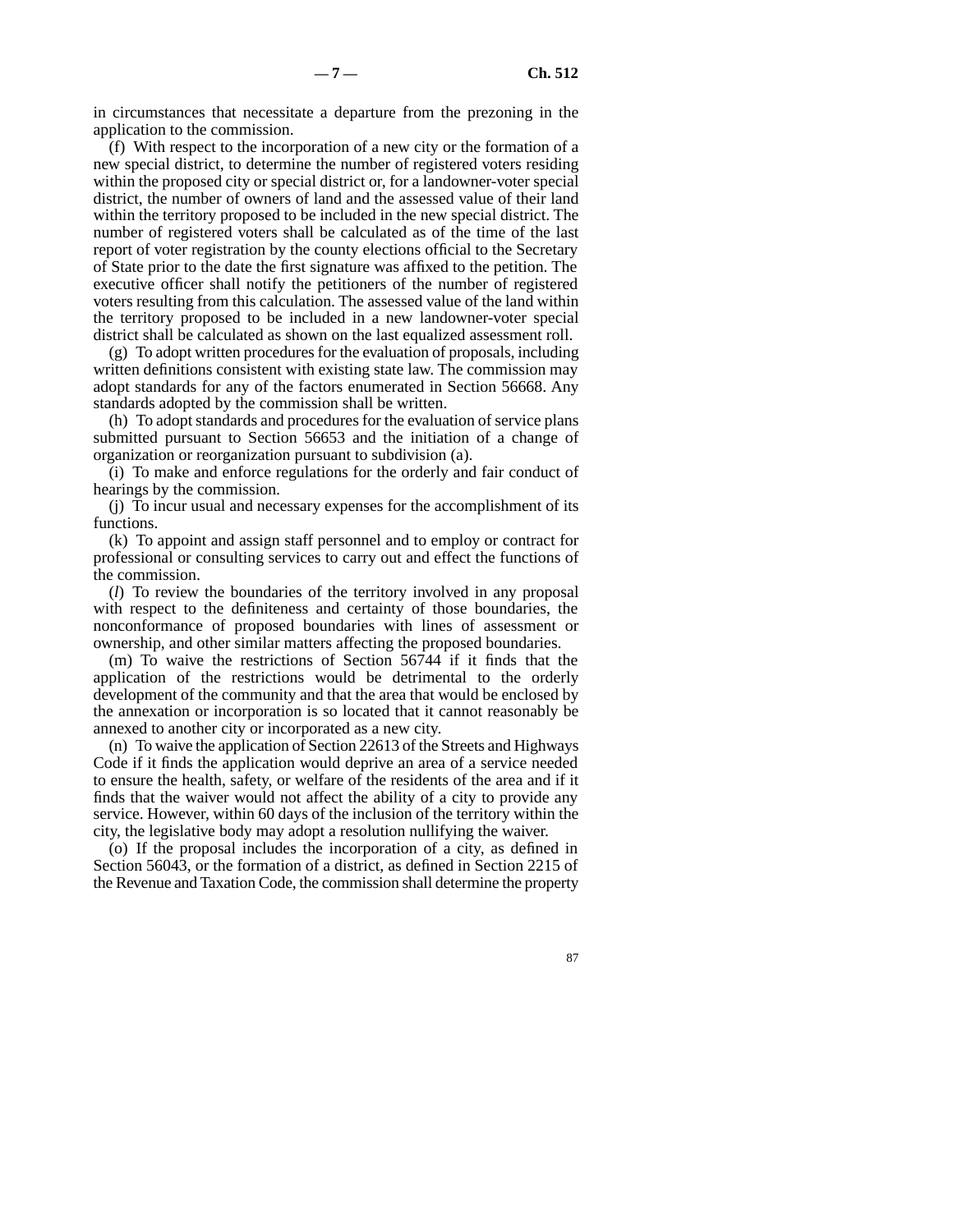tax revenue to be exchanged by the affected local agencies pursuant to Section 56810.

(p) To authorize a city or district to provide new or extended services outside its jurisdictional boundaries pursuant to Section 56133.

(q) To enter into an agreement with the commission for an adjoining county for the purpose of determining procedures for the consideration of proposals that may affect the adjoining county or where the jurisdiction of an affected agency crosses the boundary of the adjoining county.

(r) To approve with or without amendment, wholly, partially, or conditionally, or disapprove pursuant to this section the annexation of territory served by a mutual water company formed pursuant to Part 7 (commencing with Section 14300) of Division 3 of Title 1 of the Corporations Code that operates a public water system to a city or special district. Any annexation approved in accordance with this subdivision shall be subject to the state and federal constitutional prohibitions against the taking of private property without the payment of just compensation. This subdivision shall not impair the authority of a public agency or public utility to exercise eminent domain authority.

SEC. 8. Section 56430 of the Government Code is amended to read:

56430. (a) In order to prepare and to update spheres of influence in accordance with Section 56425, the commission shall conduct a service review of the municipal services provided in the county or other appropriate area designated by the commission. The commission shall include in the area designated for service review the county, the region, the subregion, or any other geographic area as is appropriate for an analysis of the service or services to be reviewed, and shall prepare a written statement of its determinations with respect to each of the following:

(1) Growth and population projections for the affected area.

(2) Present and planned capacity of public facilities and adequacy of public services, including infrastructure needs or deficiencies.

(3) Financial ability of agencies to provide services.

(4) Status of, and opportunities for, shared facilities.

(5) Accountability for community service needs, including governmental structure and operational efficiencies.

(6) Any other matter related to effective or efficient service delivery, as required by commission policy.

(b) In conducting a service review, the commission shall comprehensively review all of the agencies that provide the identified service or services within the designated geographic area.

(c) In conducting a service review, the commission may include a review of whether the agencies under review, including any public water system as defined in Section 116275, are in compliance with the Safe Drinking Water Act. A public water system may satisfy any request for information as to compliance with the Safe Drinking Water Act by submission of the consumer confidence or water quality report prepared by the public water system as provided by Section 116470 of the Health and Safety Code.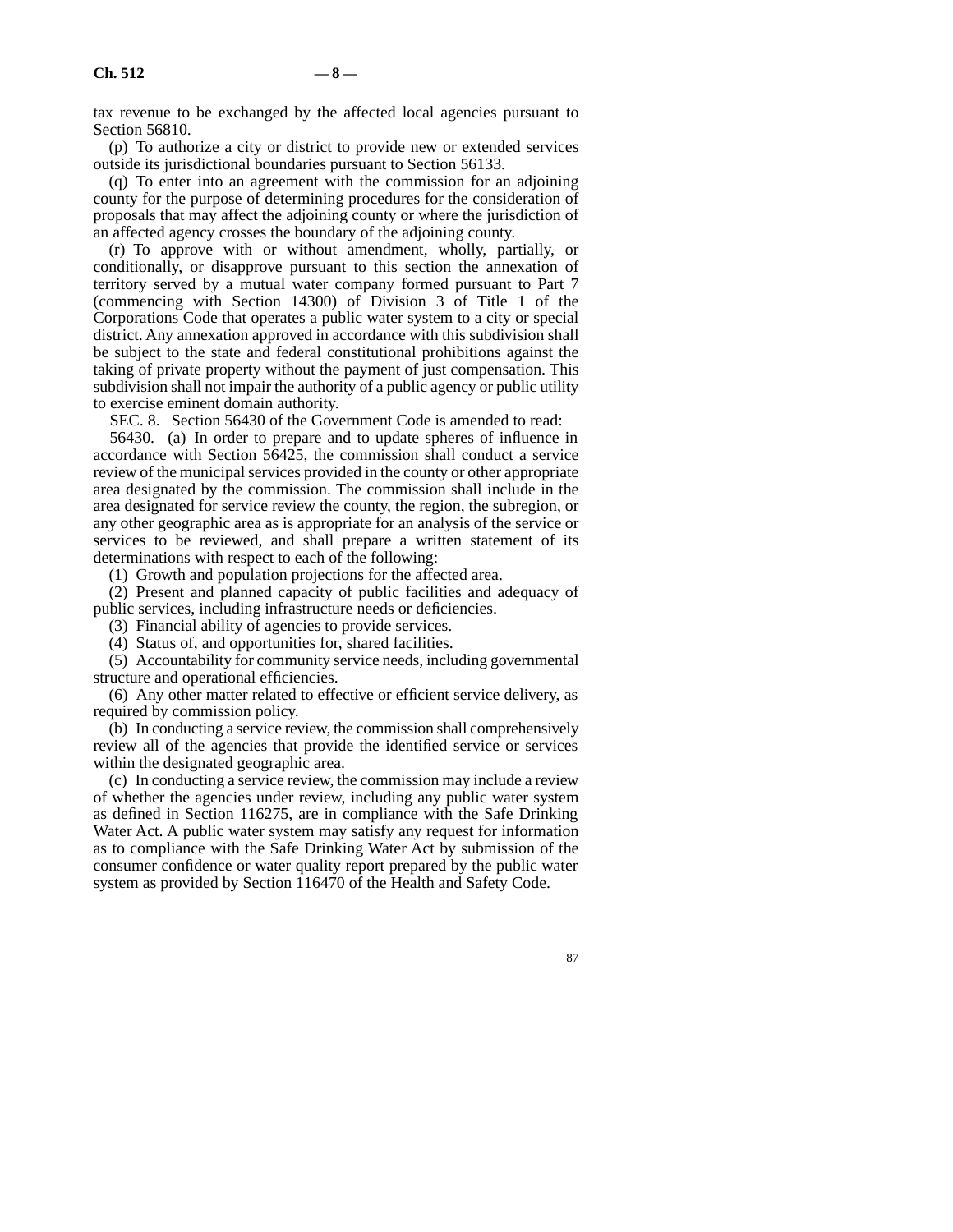(d) The commission may request information, as part of a service review under this section, from identified public or private entities that provide wholesale or retail supply of drinking water, including mutual water companies formed pursuant to Part 7 (commencing with Section 14300) of Division 3 of Title 1 of the Corporations Code, and private utilities, as defined in Section 1502 of the Public Utilities Code.

(e) The commission shall conduct a service review before, or in conjunction with, but no later than the time it is considering an action to establish a sphere of influence in accordance with Section 56425 or 56426.5 or to update a sphere of influence pursuant to Section 56425.

SEC. 9. Article 12 (commencing with Section 116755) of Chapter 4 of Part 12 of Division 104 is added to the Health and Safety Code, to read:

#### Article 12. Board Member Training

116755. (a) Each board member of a mutual water company that operates a public water system, as defined in Section 116275, shall, within six months of taking office, or by December 31, 2012, if that member was serving on the board on December 31, 2011, complete a two-hour course offered by a qualified trainer regarding the duties of board members of mutual water companies, including, but not limited to, the duty of a corporate director to avoid contractual conflicts of interest and fiduciary duties, the duties of public water systems to provide clean drinking water that complies with the federal Safe Drinking Water Act (42 U.S.C. Sec. 300f et seq.) and this chapter, and long-term management of a public water system. For the purposes of this subdivision, a trainer may be qualified in any of the following ways:

(1) Membership in the California State Bar.

(2) Accreditation by the International Association of Continuing Education and Training (IACET) ANSI/IACET 1-2007.

(3) Sponsorship by either the Rural Community Assistance Corporation or the California Rural Water Association.

(b) A mutual water company formed pursuant to Part 7 (commencing with Section 14300) of Division 3 of Title 1 of the Corporations Code shall be liable for the payment of any fines, penalties, costs, expenses, and other amounts that may be imposed upon the mutual water company pursuant to this chapter. The mutual water company may levy an assessment, pursuant to Section 14303 of the Corporations Code, to pay these fines, penalties, costs, expenses, and other amounts so imposed. If the amount of outstanding fines, penalties, costs, expenses and other amounts imposed pursuant to this chapter exceed 5 percent of the annual budget of the mutual water company, then the mutual water company shall levy an assessment, pursuant to Section 14303 of the Corporations Code, to pay those fines, penalties, costs, expenses, and other amounts so imposed.

SEC. 10. Section 116760.90 of the Health and Safety Code is amended to read: